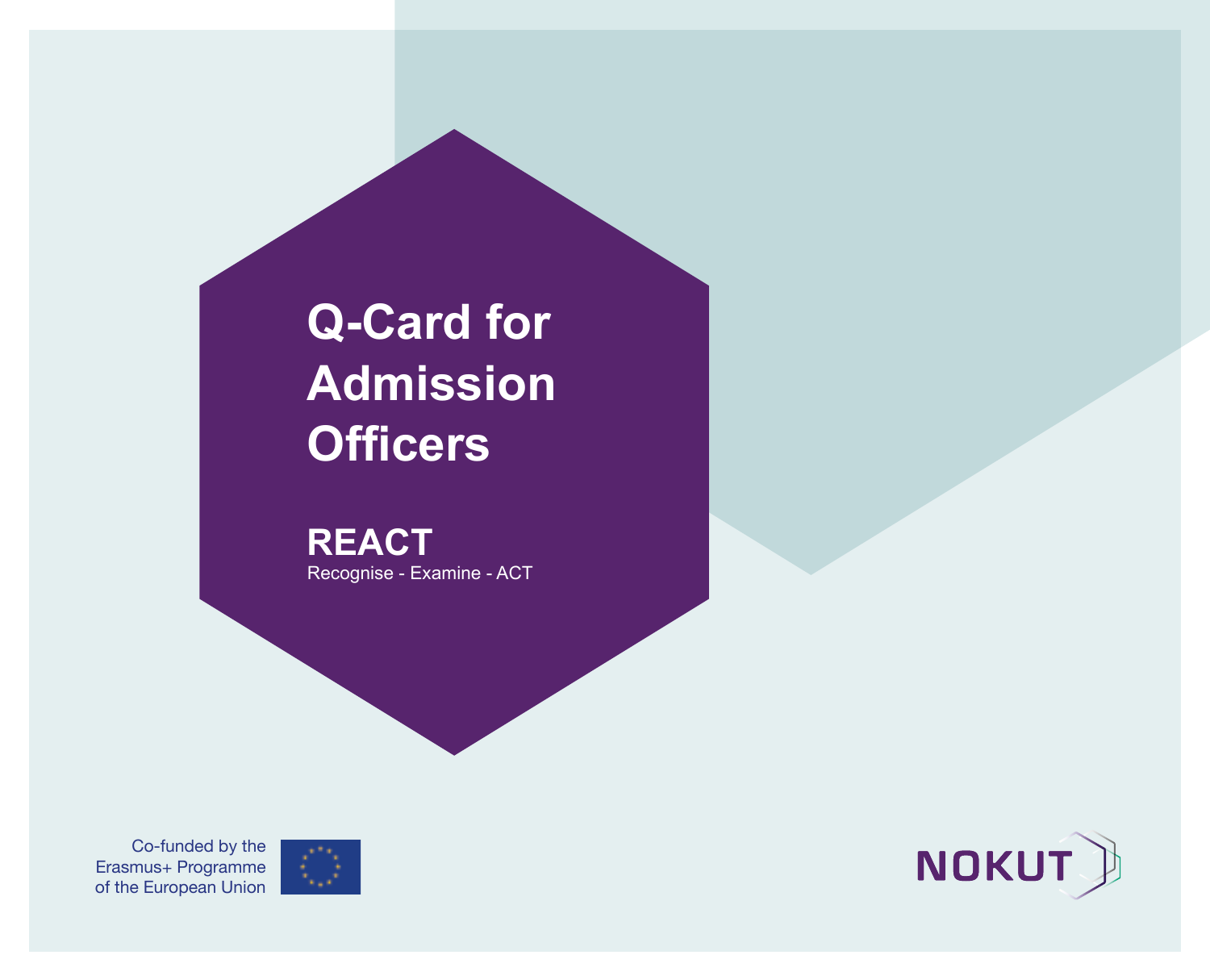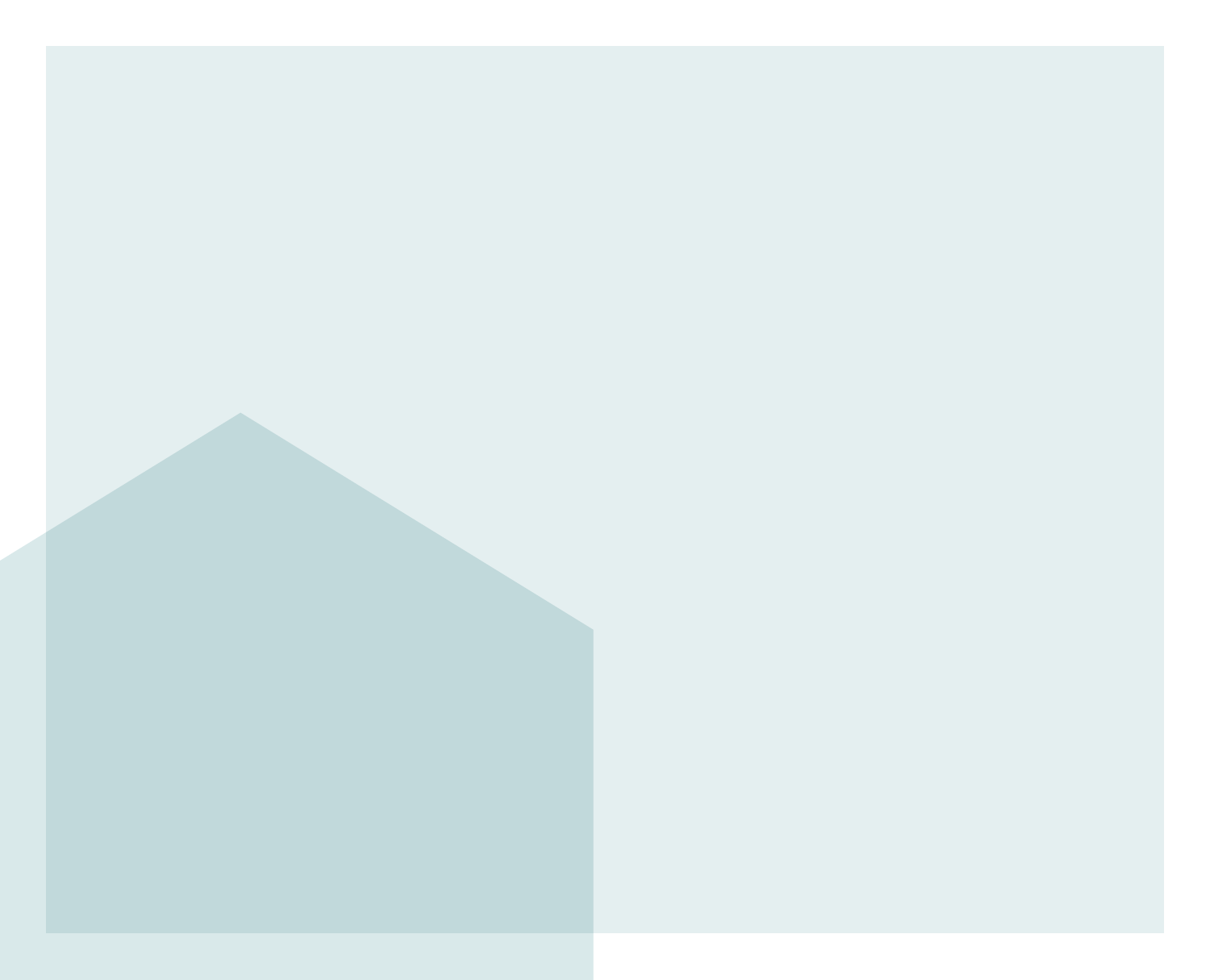### **Introduction**

The REACT Q-Card for Admission Officers represents a first-aid kit for staff working with providing access to further studies for refugees, displaced persons and persons in a refugee-like situation.

The Q-Card is a result of the successful testing of the Toolkit for Recognition of Refugees' Qualifications at Oslo Metropolitan University (NO), University of Bremen (DE), University of Utrecht (NL), LUISS University (IT) and the University of Limerick (IE). The Q-Card provides recommendations for action at higher education institutions working towards enabling access to further studies for refugees, displaced persons and persons in a refugee-like situation across the European Higher Education Area (EHEA).

On behalf of the project's consortium, NOKUT is proud to present the REACT Q-Card for Admission Officers. We would like to express our gratitude to the European Commission for making this project possible, and we thank the consortium members for their contribution to the project.

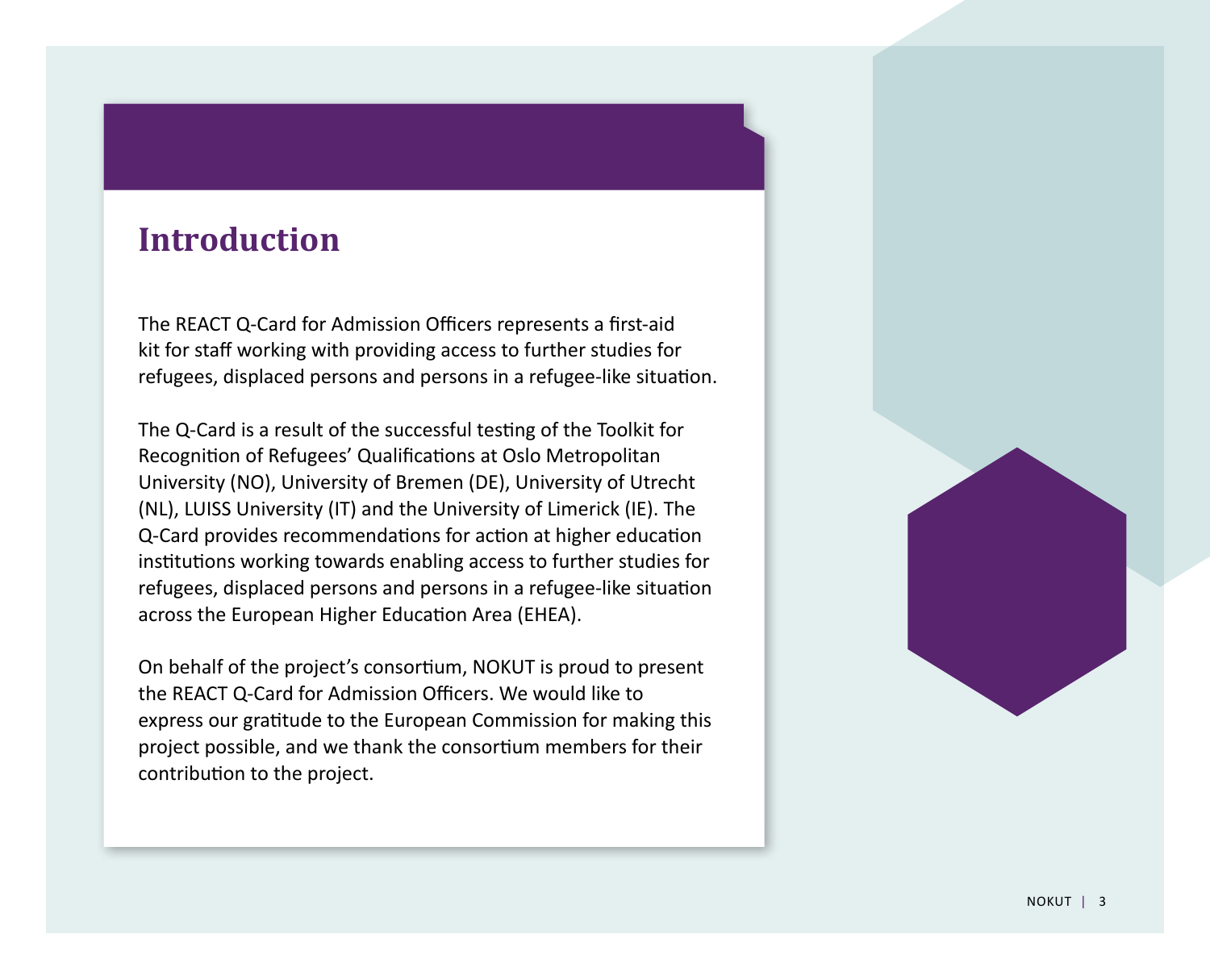### **REACT** is an Erasmus+

supported project, which aims to establish a more efficient and consistent approach to the recognition of refugees' qualifications in Europe. The overall goal is to enhance the mobility, employability and access to further studies for refugees, displaced persons and persons in a refugee-like situation – including those without official documentation of their educational background. Through undertaking testing of the toolkit in cooperation with higher education institutions from across Europe, the objective is to identify the needs of the institutions and develop best practice cases that illustrate possible pathways for admission of refugee students to further studies.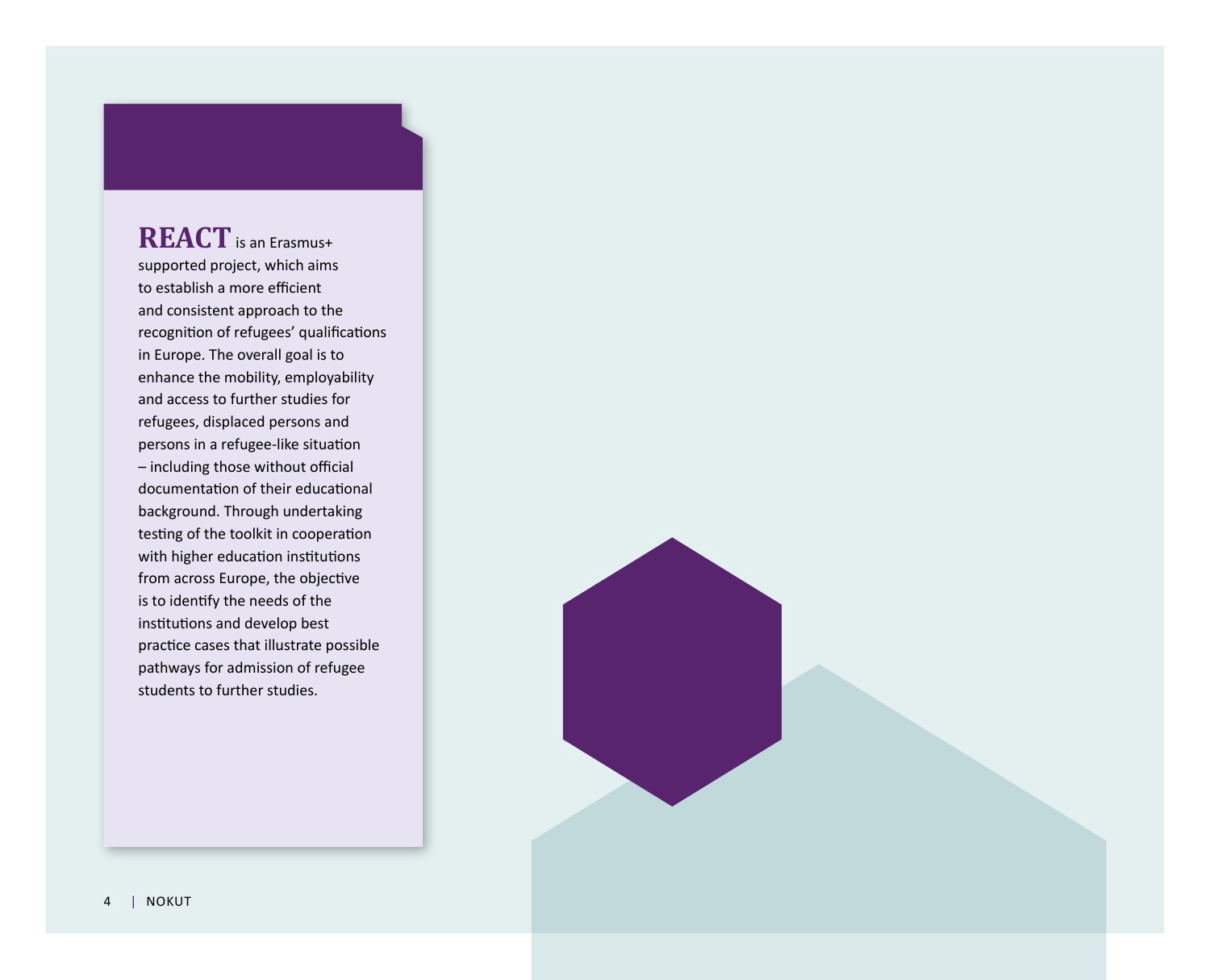

# **REACT**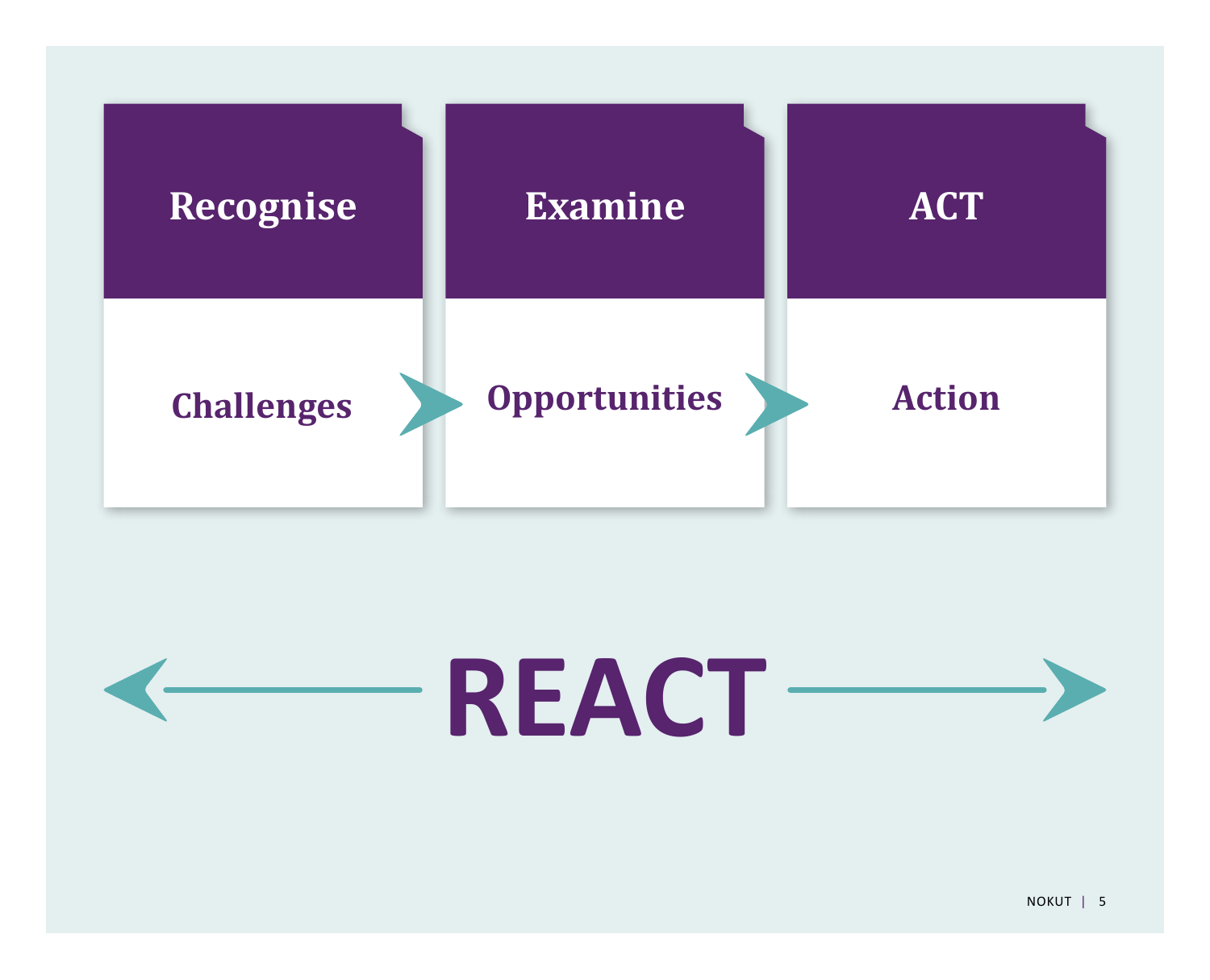# **Recognise**

### **Challenges**

- Target group
- Documentation
- Eligibility
- Information provision
- Coordination of activities within the institution
- Cooperation with other stakeholders
- Time frame management
- Awareness and commitment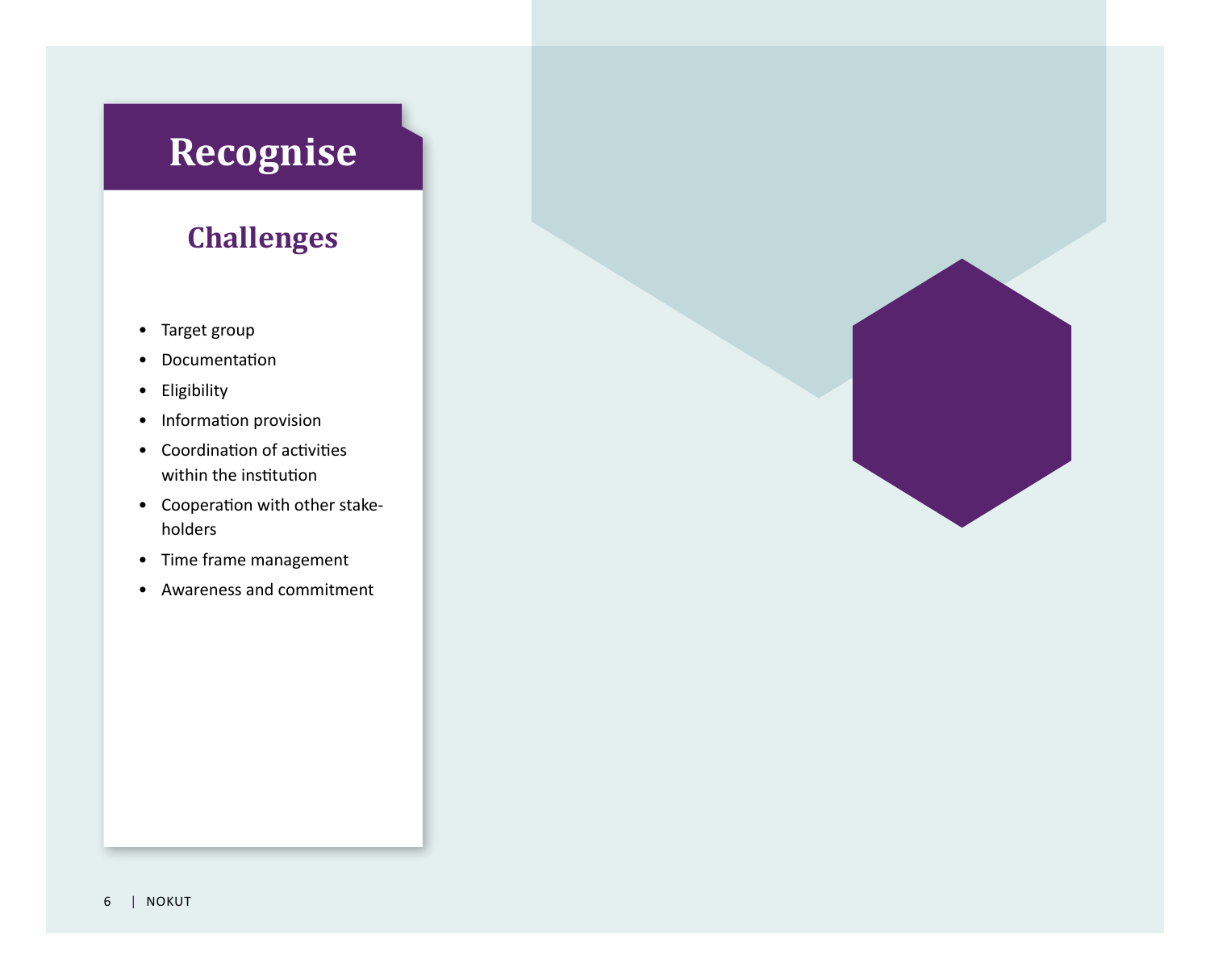### **Target group (LRC, art. VII)**

• Refugees

P 1 P 2 P 3

- Displaced persons
- Persons in a refugee-like situation
	- **Accessibility**
	- **• Information provision**
	- **Fair treatment**

# **Challenges Challenges** Opportunities **Action**

- Legal framework
- Language proficiency
- Admission to regular programs – B, M, PhD
- Preparatory courses
- Entrance exams/tests
- Complementary studies
- Single courses
- Specially designed courses/ programs/initiatives
- Identify the existing options and their impact on the career and study opportunities of the applicants
- Identify the opportunities you can offer at your institution

**• e.g. Language cafe**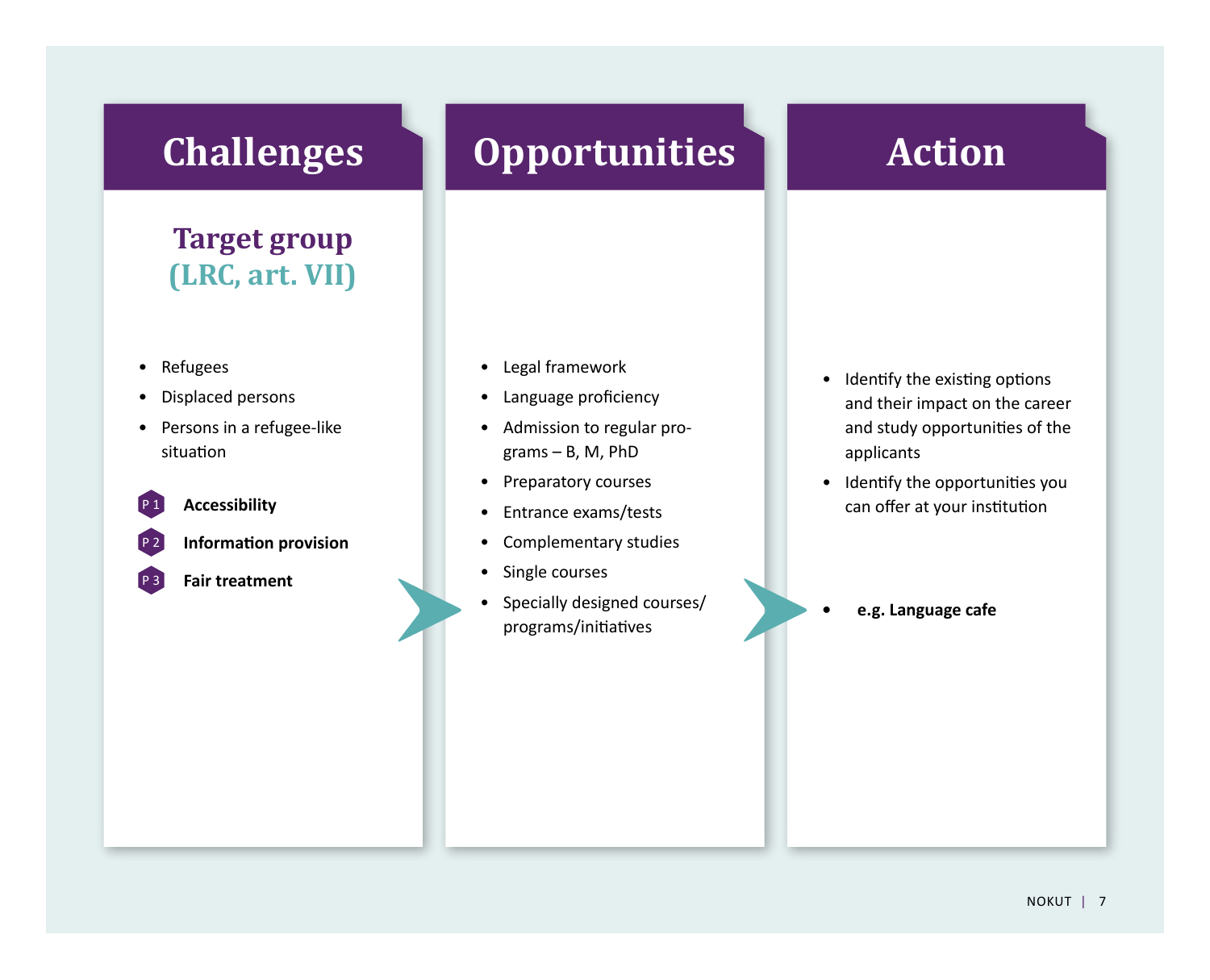### **Documentation**

**"…cases in which the qualifications cannot be proven through documentary evidence",** *LRC, art. VII*

**Inadequately Documented Qualifications,** *Recommendation*

**• Accessibility**

**• Information provision**

**• Fair treatment**

# **Challenges Opportunities Action**

- Legal framework
- Language proficiency
- Alternative evaluation methods, e.g. interviews
- Help to complete the file
- Entrance exams/tests
- Revisit application process
- **• Questionnaire**  $T<sub>5</sub>$
- **• Level placement**  $[T7]$
- Ensure that information about application process (also for those with insufficient documentation) is available
- Identify the opportunities you can offer at your institution
- Ensure that there are no costs involved (assessment fees, translation fees etc.)
- Make necessary adjustments in the procedures
- Establish clear and transparent process

P 1 P 2 P 3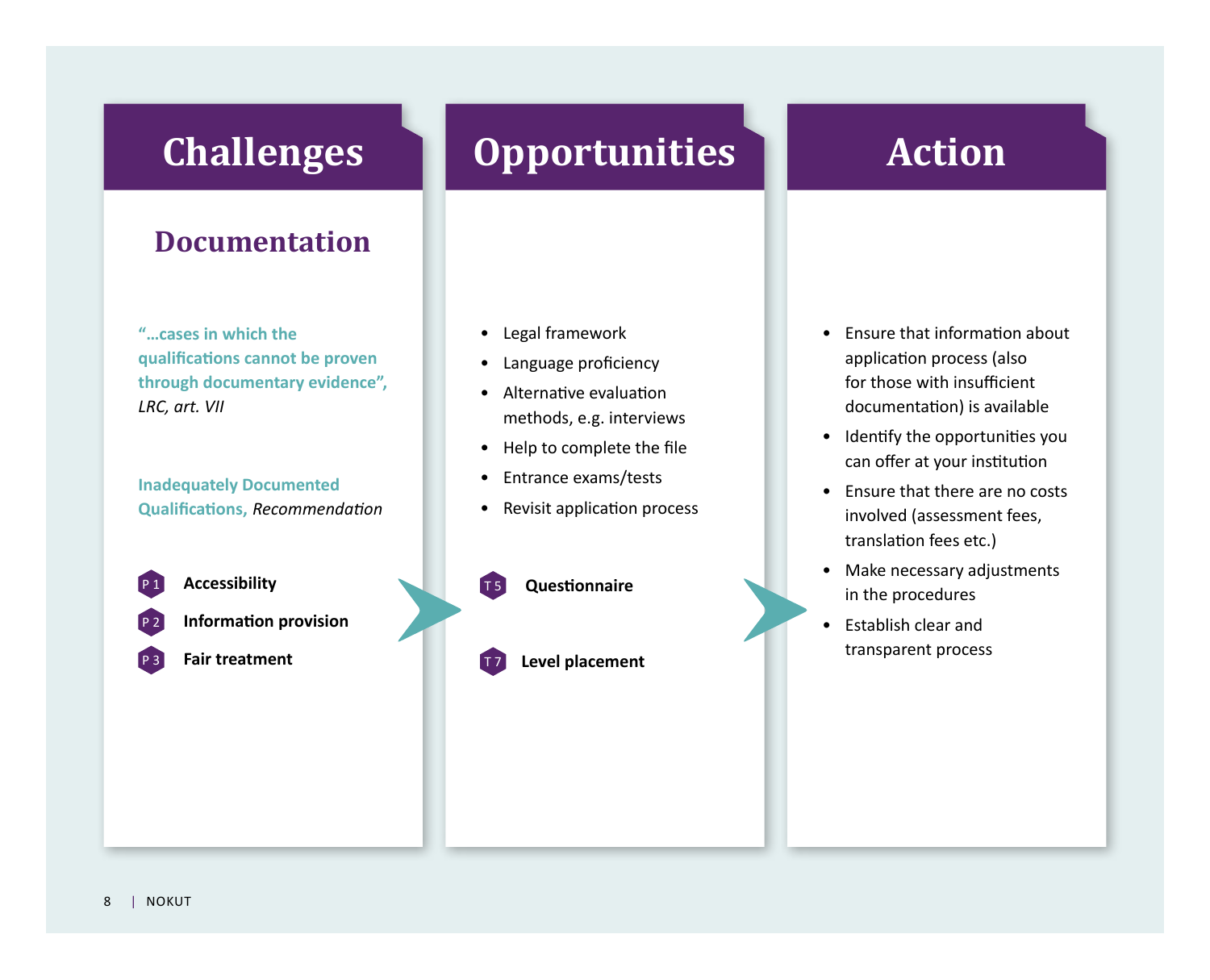### **Eligibility**

**To «ensure access for all women and men to affordable vocational and tertiary education, including university»**



P 1 P 2 P 3 P 6

## SUSTAINABLE GOALS

### **• Accessibility**

**• Information provision**

**• Fair treatment** 

**• Transparency**

# **Challenges Challenges** Opportunities **Action**

- Developing applicants' and stakeholders' awareness about the importance of evaluation and recognition, even in cases with scarcely documented qualifications
- Establishing of clear set of criteria and opportunities to complete/improve the file
- Establishing of clear, welldefined and transparent requirements and procedures
- Sharing success stories and peer learning
- Stipulate clear rules and procedures, ref. to LRC VII, Recommendation and EAR Manual
- Raise awareness about obligations and commitments
- Give hope and contribute to empowerment!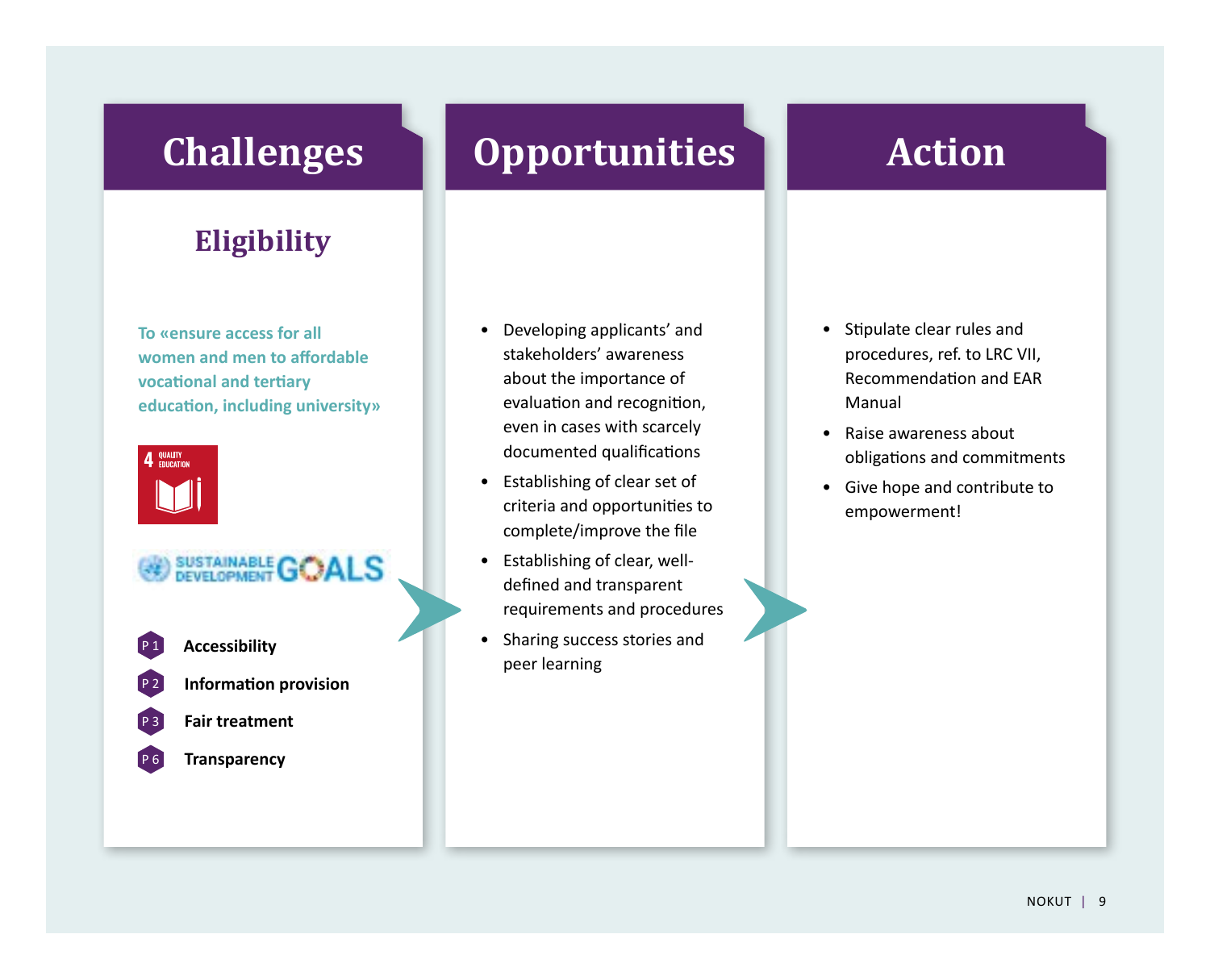### **Information provision**

**«Parties to the LRC should ensure that information on the assessment and recognition of qualifications held by refugees, displaced persons and persons in a refugee-like situation is transparent, up to date and is provided to refugees as early as possible. To the extent possible, the information should be available in both national language(s) and at least one widely spoken language.»** *(Recommendation, Art. VII, §22)*



**• Information provision**

- **• Transparency**
- **Accessibility**

# **Challenges Opportunities Action**

- Reaching out to the target group
- Varieties of information channels (website, social media, leaflets, meetings, word-of-mouth etc.)
- Information in different languages
- Communication and response
- Raise awareness about obligations and commitments
- Ensure that information developed by your institution is available and updated
- Examine the most successful ways to reach the potential applicants and assisting authorities
- Establish sustainable communication system (e.g. email box)
- Develop information in more than one language, e.g. arabic, dari
- Right information at the right time!

P 6 P 1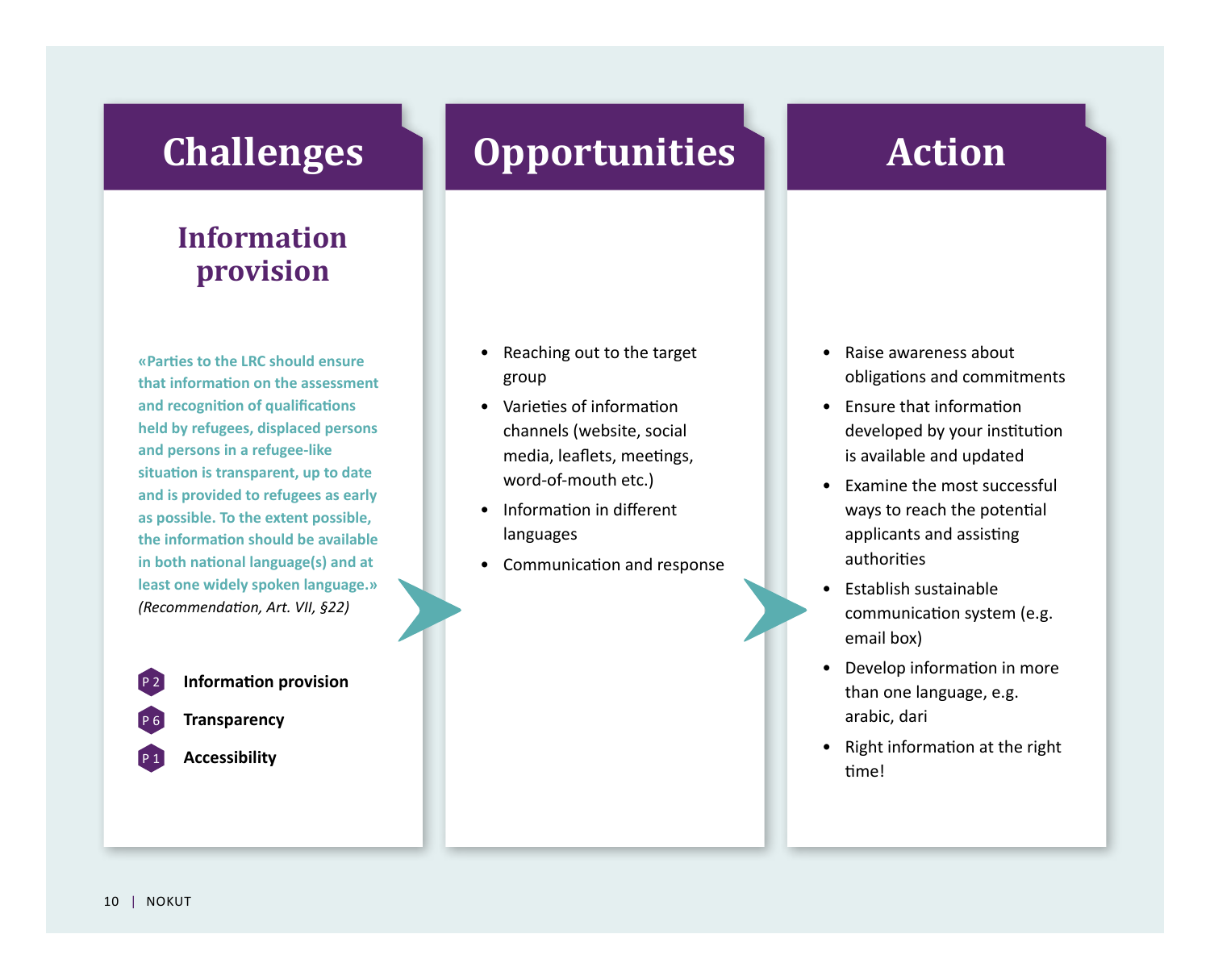### **Coordination of activities within the institution**



P 4 P 3

P 5 P 8 P 6

### **LRC, Art VII Recommendation**

**• Fair treatment**

**• Competent treatment**

**• Effectiveness**

- **Portability**
- **• Transparency**

# **Challenges Opportunities Action**

- Internal alignment
- Centralisation of activities
- Cooperation with examination offices
- Cooperation with examining boards
- Clear framework for cooperation, e.g. projects
- Clear infrastructure
- Raise awareness about obligations and commitments
- Establish a coordination centre, contact person
- Training for admission officers and academic staff
- Apply a coherent and sustainable procedure
- Join and participate in relevant projects and initiatives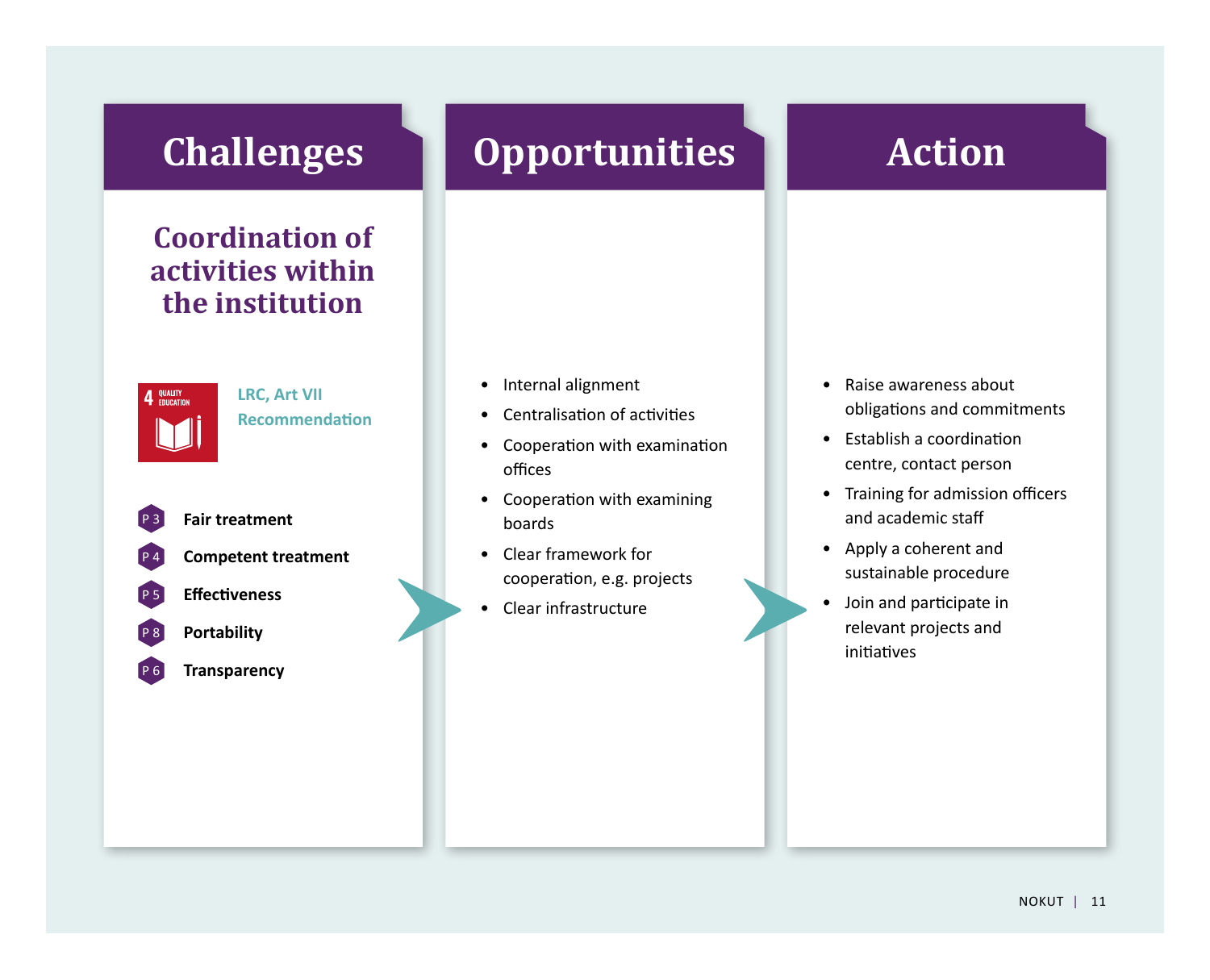### **Cooperation with other stakeholders**



# **Challenges Challenges** Opportunities **Action**

- National ENIC-NARIC centre (ENIC-NARIC network)
- Relevant national authorities
- NGOs
- Networks of universities
- International projects
- Explore the opportunities
- Identify trusted sources of up to date information
- Establish a strategy for cooperation
- Establish clear and coherent cooperation scheme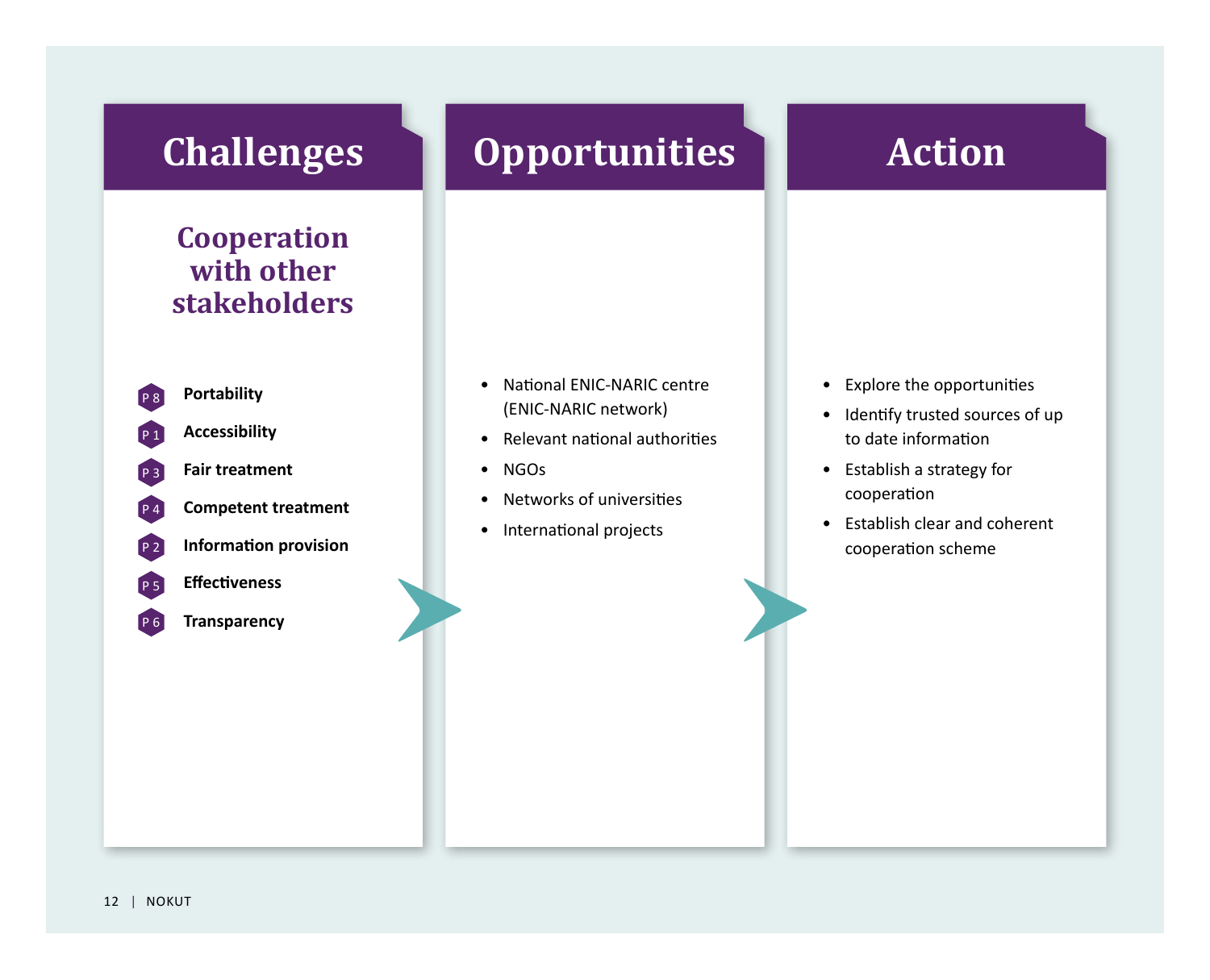### **Time frame management**



**• Effectiveness**

**• Fair treatment**

- The complexity of the case
- Lack of information
- Difficulty in obtaining necessary evidence
- Coordination within institution and cooperation with others

# **Challenges Opportunities Action**

- Clear and updated information about the application and evaluation process, including deadlines
- Clear and well-defined criteria and requirements
- Internal alignment
- Effective communication channels
- Cooperation with other organisations/assisting authorities
- Establish a coordination centre, contact person
- Examine the most successful ways to reach the potential applicants and assisting authorities
- Establish sustainable communication system (e.g. email box)
- Develop information in more than one language, e.g. arabic, dari
- Establish clear, coherent and transparent procedures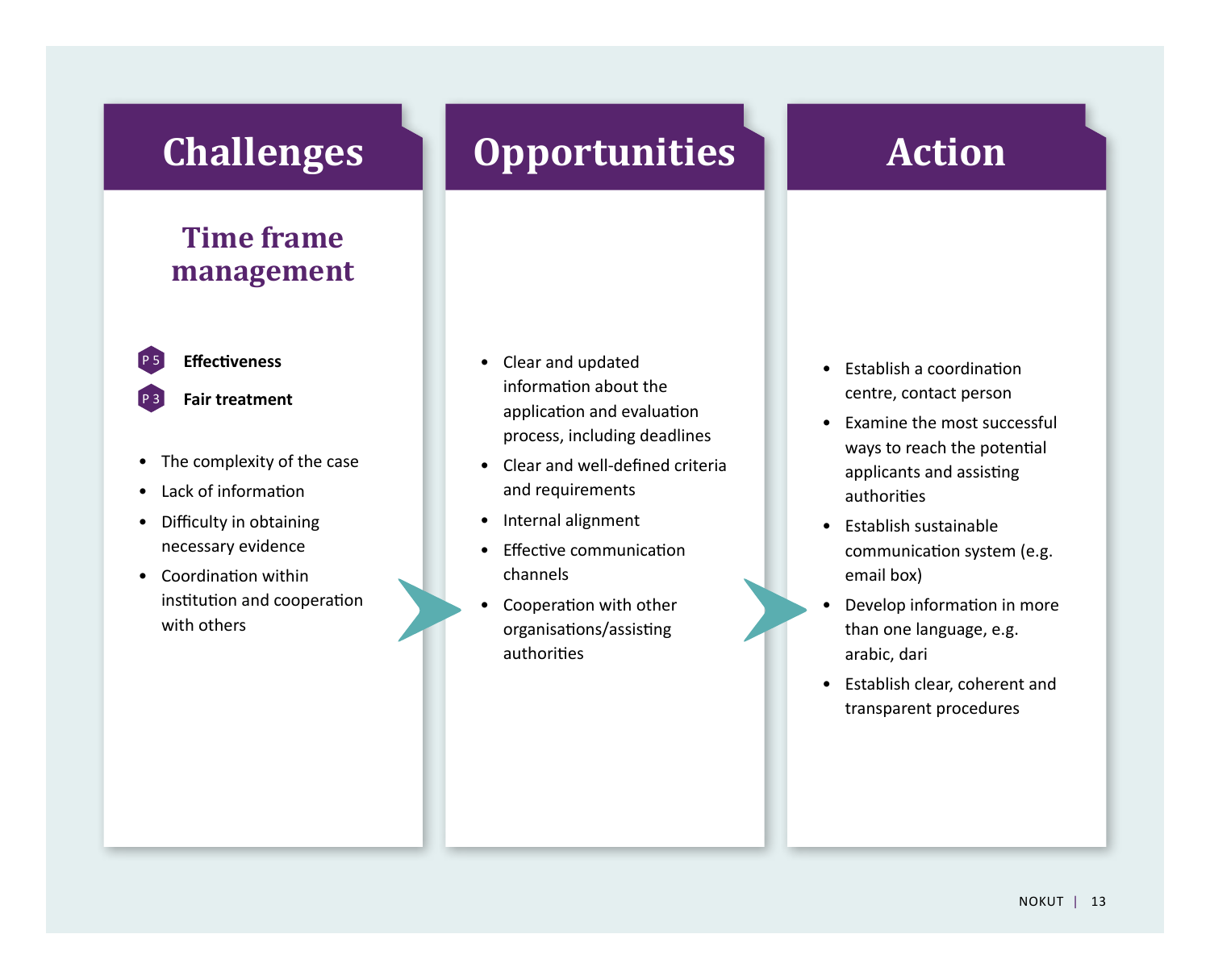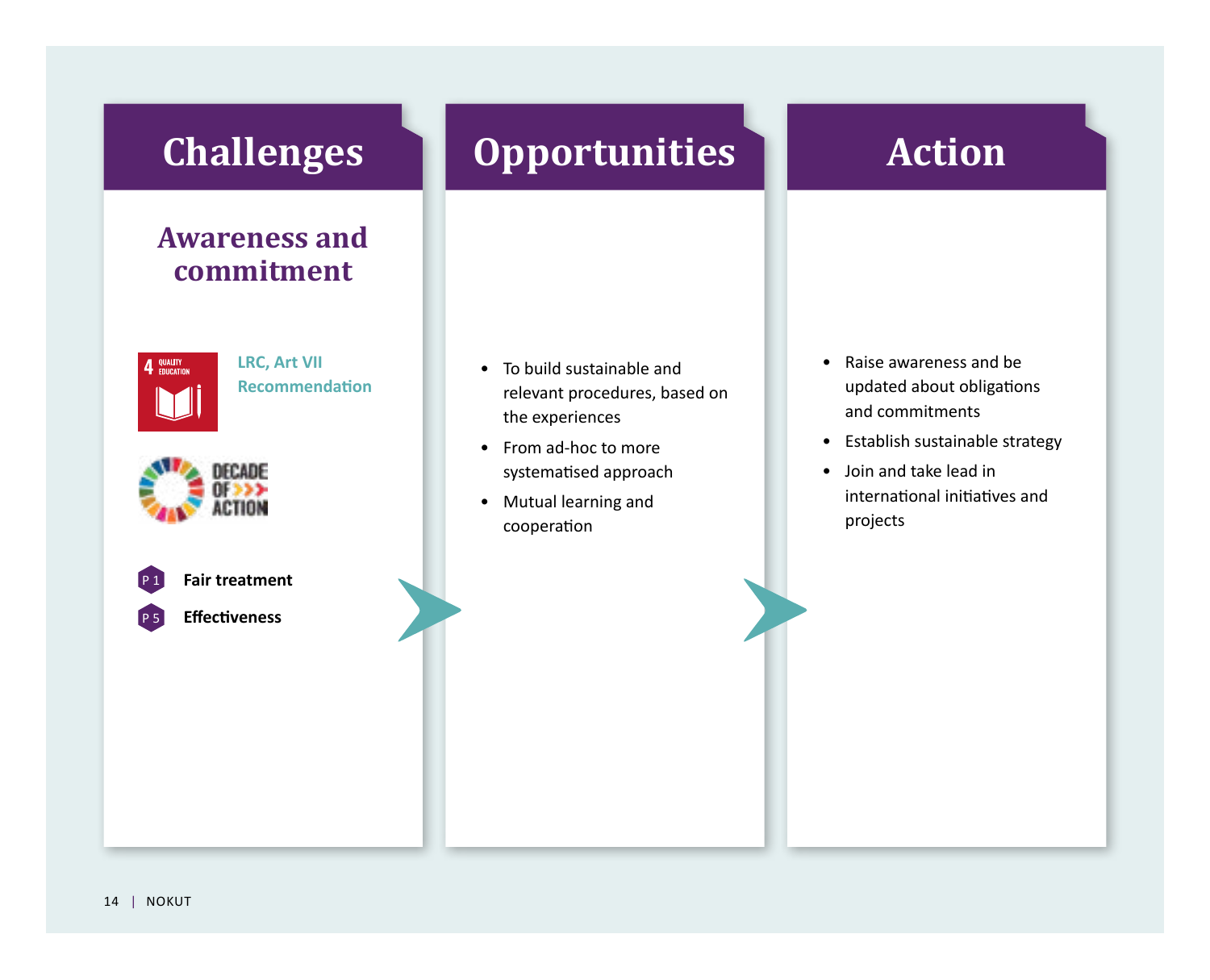